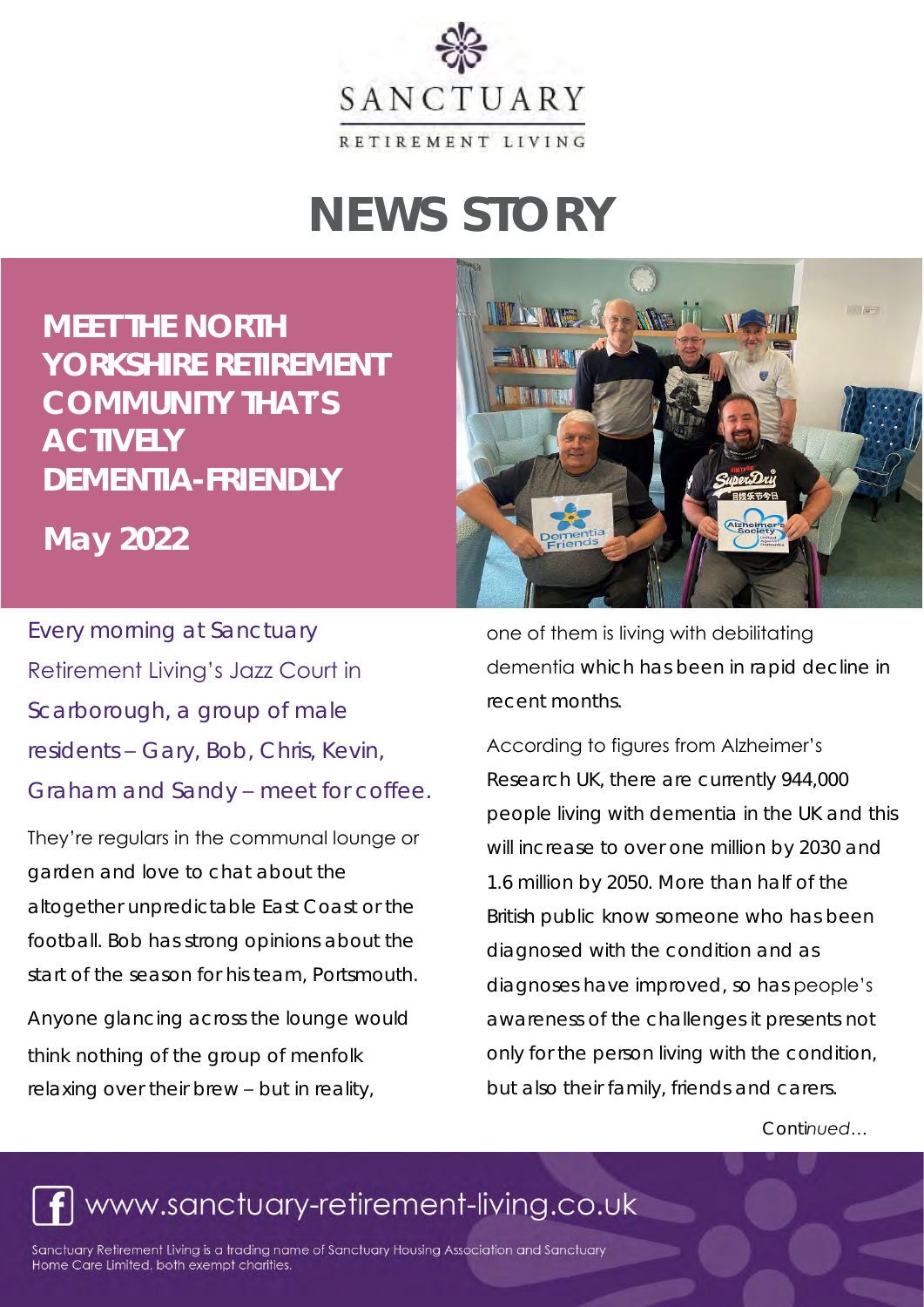SANCTUARY RETIREMENT LIVING

Originally hailing from Glasgow, Graham\* has lived at Jamak out the two years. Rated as 'Good' by the Care Quality Commission, the retirement community offers over 55s the opportunity to live independently in a modern apartment with their own front door, but with the reassurance of a team of care and support staff on-hand should they need it. Of course, being able to come and go as you please – heading to North Bay for an ice cream and a walk around the headland or taking the train for a day out in York – is what a comfortable retirement should be all about. But unfortunately for Graham, as his condition has progressed, that freedom now comes at a potential cost to his safety.

Liz Jones, Retirement Living Manager, explains: "Graham is understandably frustrated about his situation – one of the ways in which his dementia presents is he that goes wandering. He's also increasingly struggled to make himself understood as his speech has deteriorated.

"He wants to go out and although it comes from a good place – we want him to be safe – we also don't want him to feel as if we're stopping him. It's absolutely unthinkable that we might keep the main reception front door locked from the inside, so we began thinking about other ways we could ensure Graham remained happy but also safe.

"Over a period of a few months, there were quite a few incidents when Graham had gone out and became confused and upset. The team was always quick to come to his aid and do as much as we could – such as using Age UK's Herbert Protocol, giving him a lanyard with the service's contact details attached, as well as using assistive technology such as a door sensor and pendant. We eventually had to accept that, sadly, his care needs had changed and that he would benefit from moving into residential care."

The team spoke with Graham's GP and made a referral to North Yorkshire County Council's adult social care team, but with

*Continued…*

## www.sanctuary-retirement-living.co.uk

Sanctuary Retirement Living is a trading name of Sanctuary Housing Association and Sanctuary Home Care Limited, both exempt charities.